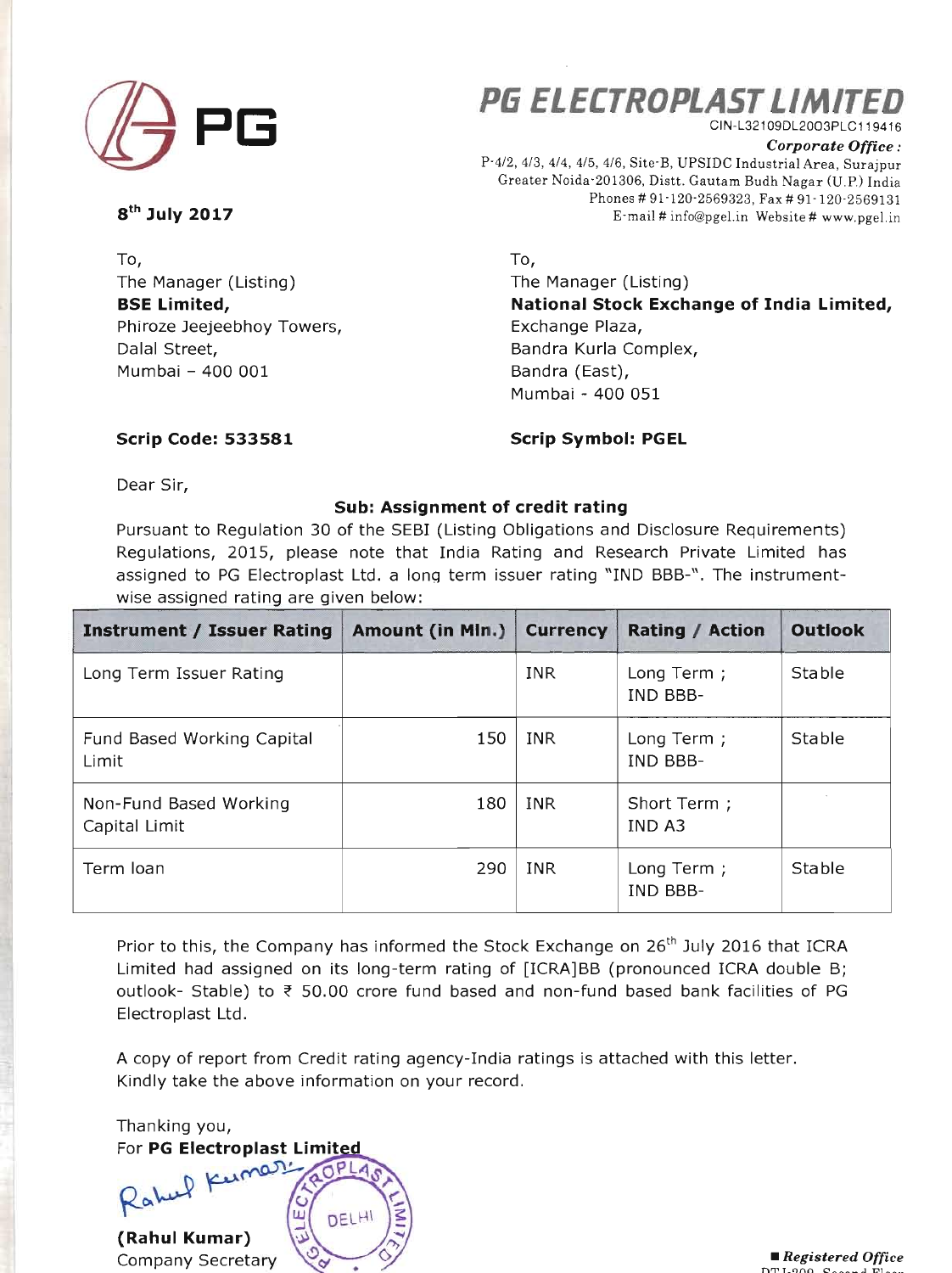

# India Ratings Assigns PG Electroplast 'IND BBB-'; Outlook Stable

#### By Vivek Kumar [Choudhary](https://www.indiaratings.co.in/Analyst?analystID=104&analystName=Vivek%20Kumar%20Choudhary)

JUL 2017

na

India Ratings and Research (Ind-Ra) has assigned PG Electroplast Limited (PGEL) a Long-Term Issuer Rating of 'IND BBB-'. The Outlook is Stable. The instrument-wise rating actions are given below:

| <b>Instrument Type</b>                     | Date of<br><b>Issuance</b> | Coupon<br>Rate | <b>Maturity</b><br><b>Date</b> | Size of<br>Issue<br>(million) | Rating/Outlook  | Rating<br><b>Action</b> |
|--------------------------------------------|----------------------------|----------------|--------------------------------|-------------------------------|-----------------|-------------------------|
| Fund-based<br>working capital<br>limit     |                            |                |                                | <b>INR150</b>                 | IND BBB-/Stable | Assigned                |
| Term loan                                  |                            |                | December<br>2021               | <b>INR290</b>                 | IND BBB-/Stable | Assigned                |
| Non-fund-based<br>working capital<br>limit |                            |                |                                | <b>INR180</b>                 | IND A3          | Assigned                |

#### KEY RATING DRIVERS

Moderate Scale of Operations: Revenue grew at a CAGR of 18.95% to INR3.67 billion over FY14-FY17 (FY16: INR2.6 billion; FY15: INR2.39 billion) on account of increased orders from existing and new customers.

Comfortable Credit Metrics: PGEL's gross interest coverage improved to 2.2x in FY17 (FY16: 2.0x; FY15: 1.2x) owing to an increase in EBITDA, while net leverage deteriorated to 4.8x (4.3x; 7.3x) due to an increase in long-term debt for capacity enhancement of existing facilities and short-term debt for funding its working capital requirement.

Diversified Product Portfolio: The company's product portfolio includes plastic moulded products, printed circuit boards, mobile and various types of kitchen appliances. This large portfolio helps the company to cater to consumer electronics, home and kitchen appliances and automotive industries, resulting in low dependency on any particular sector.

Experienced Promoters: The promoters have more than two decades of experience in the plastic moulding business, which helps the company in securing repeated orders.

Reputed Clientele: PGEL has over 10-15 years of established relationship with customers such as LG Electronics India Private Limited, SMR Automotive Systems India Limited, Jaquar & Company Private Limited, Voltas Limited, Usha International Limited, Orient Electric (a division of Orient Paper & Industries Limited), LAVA International Limited and Carrier Midea India Ltd.

Moderate Liquidity: The company had a net cash cycle of 42-50 days during FY15-FY17. It recorded negative cash flow from operations of INR78 million in FY17 (FY16: INR148 million) owing to an increase in net working capital requirement. PGEL's maximum use of fund-based working capital limits was 90% during the 12 months ended May 2017.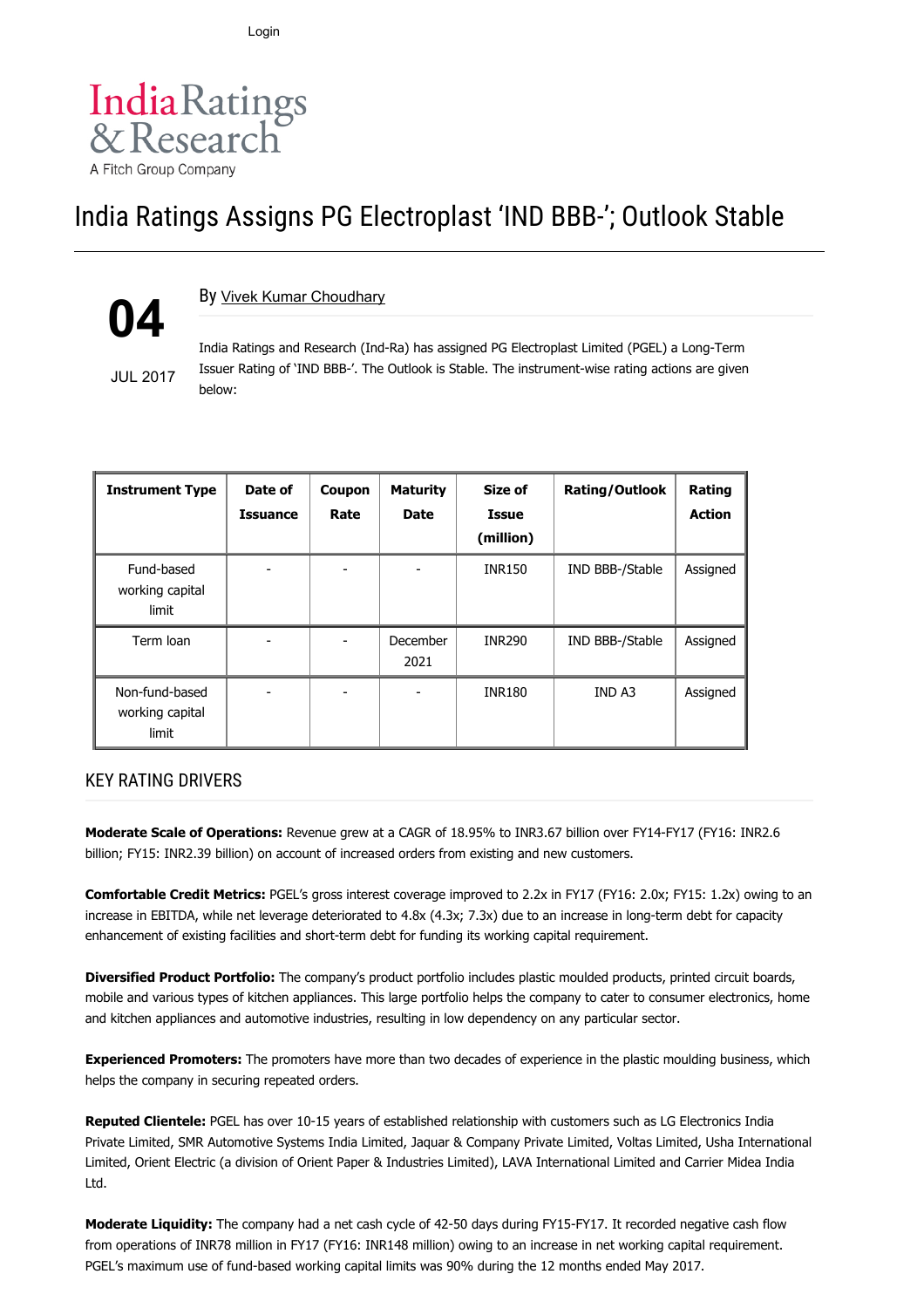Volatile EBITDA Margins: Operating EBITDA margins was between 5.0% and 7.3% over FY15-FY17 owing to fluctuation in raw material prices. Plastic granules, which are the major raw materials, are highly price sensitive as it is linked with crude oil prices.

# RATING SENSITIVITIES

Positive: A substantial improvement in the credit metrics with net leverage below 3.0x would be positive for the ratings.

Negative: Deterioration in the credit metrics with net leverage sustaining above 4.5x would be negative for the ratings.

#### COMPANY PROFILE

Incorporated in 2003 by Pramod Gupta, PGEL is engaged in diversified electronic manufacturing services and plastic injection moulding. The company is also involved in assembly of printed circuit board on turnkey basis.

It is a listed on the Bombay Stock Exchange and National Stock Exchange since 2011.

PGEL has five manufacturing facilities - three in Noida, Uttar Pradesh, one in Pune, Maharashtra and one in Roorkee, Uttarakhand.

# COMPLEXITY LEVEL OF INSTRUMENTS

For details on the complexity level of the instruments, please visit <https://www.indiaratings.co.in/complexity-indicators>.

# SOLICITATION DISCLOSURES

Additional information is available at www.indiaratings.co.in. The ratings above were solicited by, or on behalf of, the issuer, and therefore, India Ratings has been compensated for the provision of the ratings.

Ratings are not a recommendation or suggestion, directly or indirectly, to you or any other person, to buy, sell, make or hold any investment, loan or security or to undertake any investment strategy with respect to any investment, loan or security or any issuer.

#### ABOUT INDIA RATINGS AND RESEARCH

India Ratings and Research (Ind-Ra) is India's most respected credit rating agency committed to providing India's credit markets accurate, timely and prospective credit opinions. Built on a foundation of independent thinking, rigorous analytics, and an open and balanced approach towards credit research, Ind-Ra has grown rapidly during the past decade, gaining significant market presence in India's fixed income market.

Ind-Ra currently maintains coverage of corporate issuers, financial institutions (including banks and insurance companies), finance and leasing companies, managed funds, urban local bodies, structured finance and project finance companies.

Headquartered in Mumbai, Ind-Ra has six branch offices located in Ahmedabad, Bengaluru, Chennai, Delhi, Hyderabad and Kolkata. Ind-Ra is recognised by the Securities and Exchange Board of India, the Reserve Bank of India and National Housing Bank.

India Ratings is a 100% owned subsidiary of the Fitch Group.

For more information, visit [www.indiaratings.co.in](http://www.indiaratings.co.in/).

# DISCLAIMER